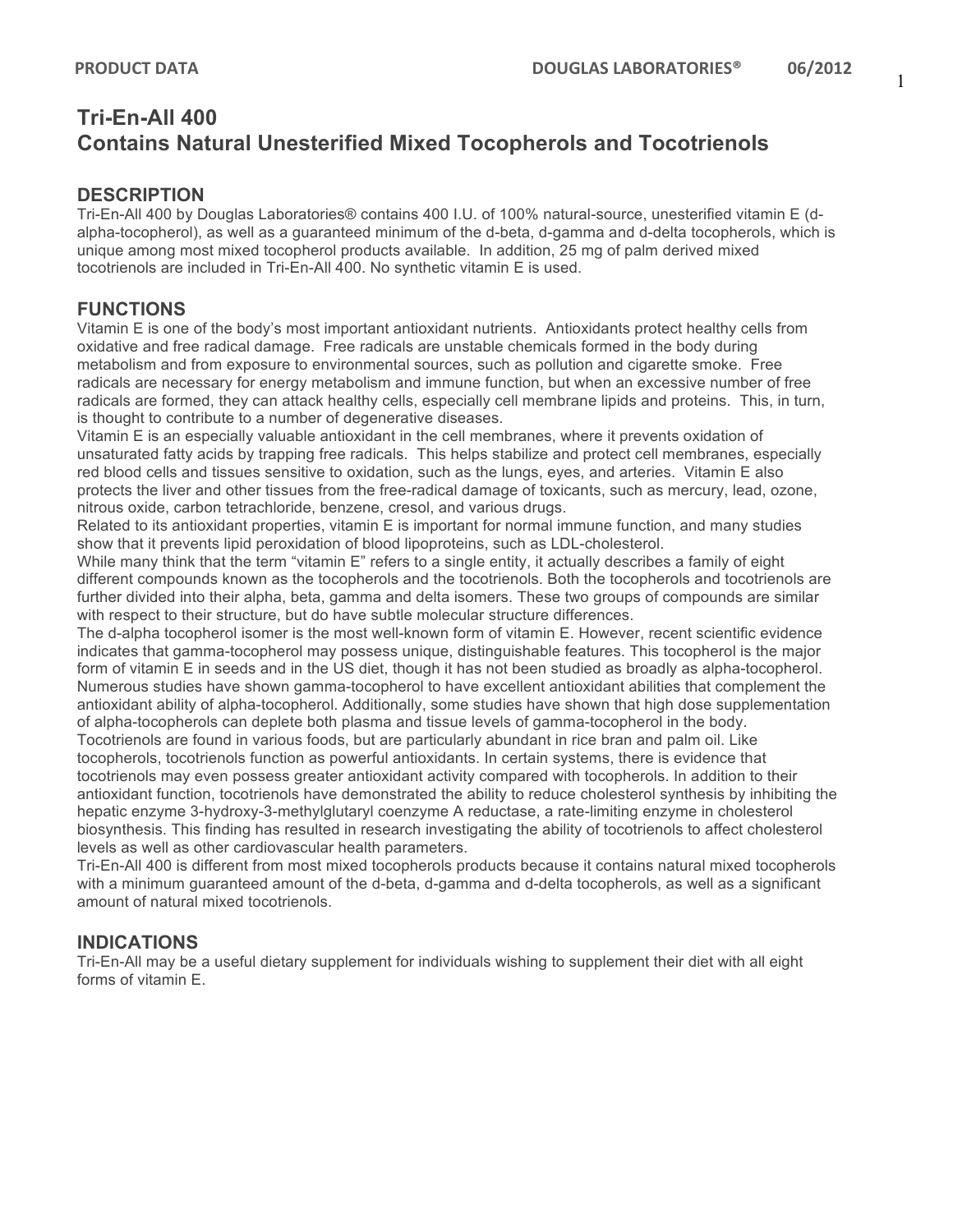# **Tri-En-All 400 Contains Natural Unesterified Mixed Tocopherols and Tocotrienols**

#### **FORMULA (#98738)**

| Each Softgel Contains:  |  |
|-------------------------|--|
|                         |  |
| (as d-alpha tocopherol) |  |
| with mixed tocopherols  |  |
| providing a minimum of: |  |
|                         |  |
|                         |  |
|                         |  |

#### **SUGGESTED USE**

Adults take one softgel daily or as directed by physician.

### **SIDE EFFECTS**

No adverse side effects have been reported.

#### **STORAGE**

Store in a cool, dry place, away from direct light. Keep out of reach of children.

### **REFERENCES**

Abbey M. The importance of vitamin E in reducing cardiovascular risk. Nutr Rev 1995;53 Suppl.S28-S32. Anderson LE, Sr., Myer RO, Brendemuhl JH, McDowell LR. Bioavailability of various vitamin E compounds for finishing swine. J Anim Sci 1995;73:490-495.

Beales PE, Williams AJK, Albertini MC, Pozzilli P. Vitamin E delays diabetes onset in the non-obese diabetic mouse. Horm Metab Res 1994;26:450-452.

Brown KM, Morrice PC, Duthie GG. Vitamin E supplementation suppresses indexes of lipid peroxidation and platelet counts in blood of smokers and nonsmokers but plasma lipoprotein concentrations remain unchanged. Am J Clin Nutr 1994;60:383-387.

Calzada C, Bizzotto M, Paganga G, et al. Levels of antioxidant nutrients in plasma and low density lipoproteins: A human volunteer supplementation study. Free Radic Res 1995;23:489-503.

Carpenter KLH, Cheeseman KH, Van der Veen C, Taylor SE, Walker MK, Mitchinson MJ. Depletion of alphatocopherol in human atherosclerotic lesions. Free Radic Res 1995;23:549-558.

Cheeseman KH, Holley AE, Kelly FJ, Wasil M, Hughes L, Burton G. Biokinetics in humans of RRR-atocopherol: The free phenol, acetate ester, and succinate ester forms of vitamin E. Free Radic Biol Med 1995;19:591-598.

Das S. Vitamin E in the genesis and prevention of cancer--A review. Acta Oncol 1994;33:615-619. Dutta-Roy AK, Gordon MJ, Campbell FM, Duthie GG, James WPT. Vitamin E requirements, transport, and metabolism: Role of a-tocopherol-binding proteins. J Nutr Biochem 1994;5:562-570.

Felemovicius I, Bonsack ME, Baptista ML, Delaney JP. Intestinal radioprotection by vitamin E (alphatocopherol). Ann Surg 1995;222:504-510.

Flagg EW, Coates RJ, Greenberg RS. Epidemiologic studies of antioxidants and cancer in humans. J Am Coll Nutr 1995;14:419-427.

Jiang Q, Christen S, Shigenaga MK, Ames BN. gamma-tocopherol, the major form of vitamin E in the US diet, deserves more attention. Am J Clin Nutr 2001 Dec;74(6):714-22

Kamat JP, Devasagayam TP. Tocotrienols from palm oil as potent inhibitors of lipid peroxidation and protein